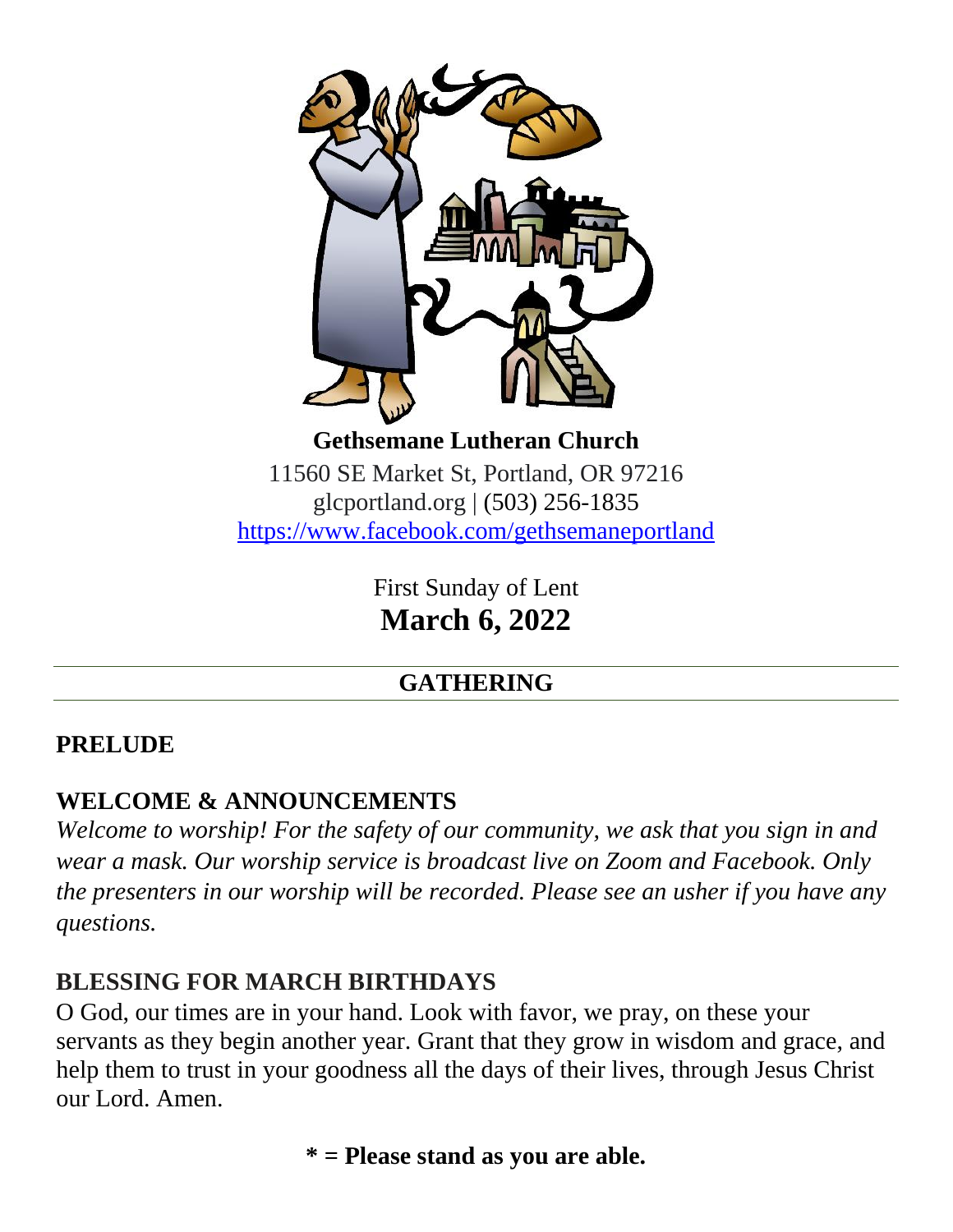# **\*CONFESSION & FORGIVENESS**

In the name of God, who makes a way in the wilderness, walks with us,

and guides us in our pilgrimage.

# **Amen**

*Silence is kept for reflection.* Holy One, **we confess that we have wandered far from you: we have not trusted your promises, we have ignored your prophets in our own day, we have squandered our inheritance of grace, we have failed to recognize you in our midst. Have mercy on us! Forgive us and turn us again to you. Teach us to follow in your ways, assure us again of your love, and help us to love our neighbor. Amen.** Beloved in Christ, the Word draws near to you, and all who call out to God shall be saved. In Jesus, God comes to you again and again and gathers you under wings of love. In  $\pm$  Jesus' name, your sins are forgiven. God journeys with you and teaches you how to live in love. **Amen.**

**I confess to God Almighty, before the whole company of heaven, and to you, my brothers and sisters, that I have sinned in thought, word, and deed by my fault, by my own fault, by my own grievous fault; wherefore I pray God Almighty to have mercy on me, forgive me all my sins, and bring me to everlasting life. Amen**

The almighty and merciful Lord grant you pardon, forgiveness, and remission of all your sins.

# **Amen**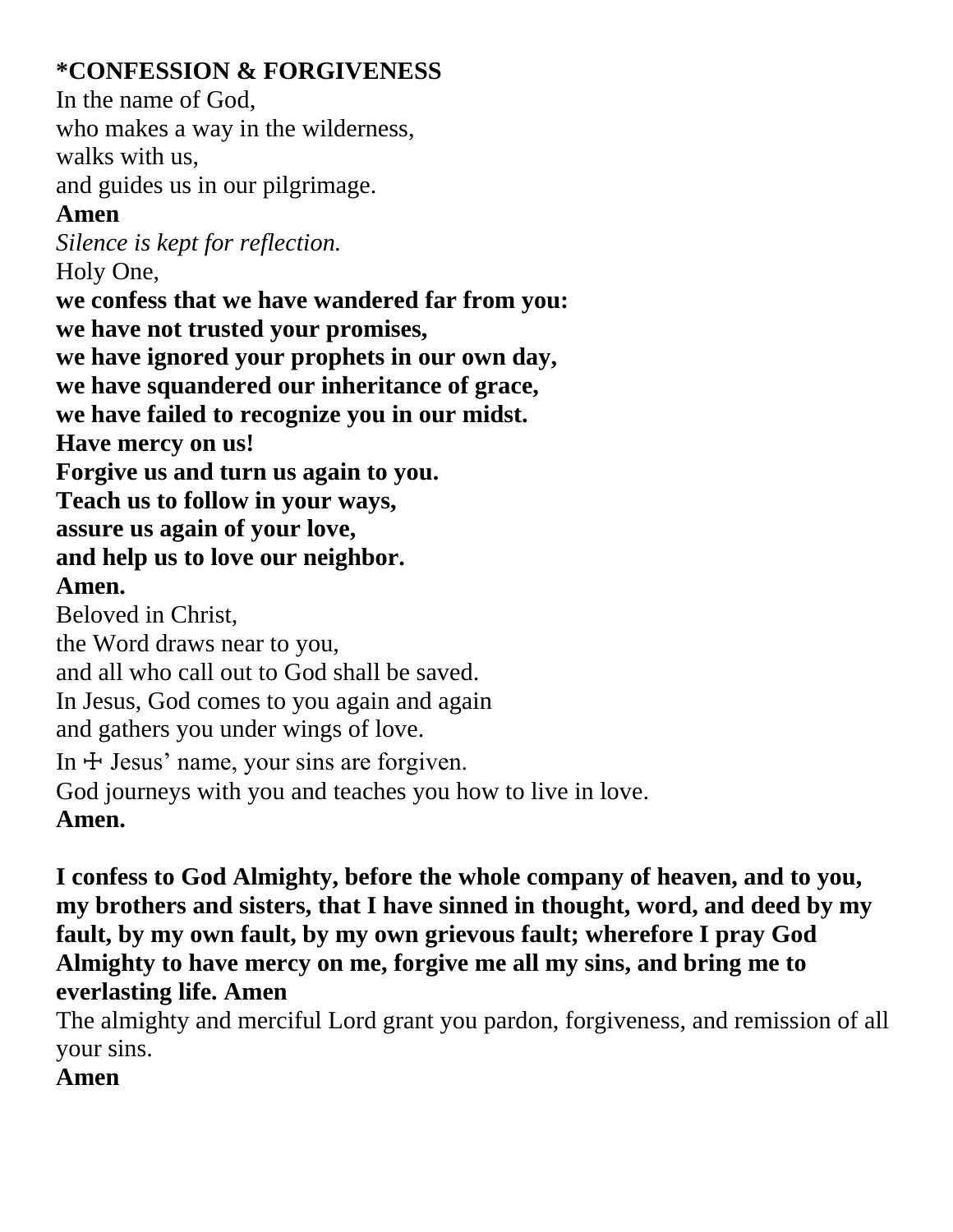**GATHERING HYMN:** *The Glory of These Forty Days***, ELW 320**



Text: Latin hymn, 11th cent.; tr. Maurice F. Bell, 1862-1947, alt. Music: ERHALT UNS, HERR, J. Klug, Geistliche Lieder, 1543 Outside USA: Text from The English Hymnal, © Oxford University Press 1906, All rights reserved.

Duplication in any form prohibited without permission or valid license from copyright administrator.

#### **\*GREETING**

The grace of our Lord Jesus Christ, the love of God, and the communion of the Holy Spirit be with you all. **And also with you.**



For the peace from above, and for our salvation, let us pray to the Lord.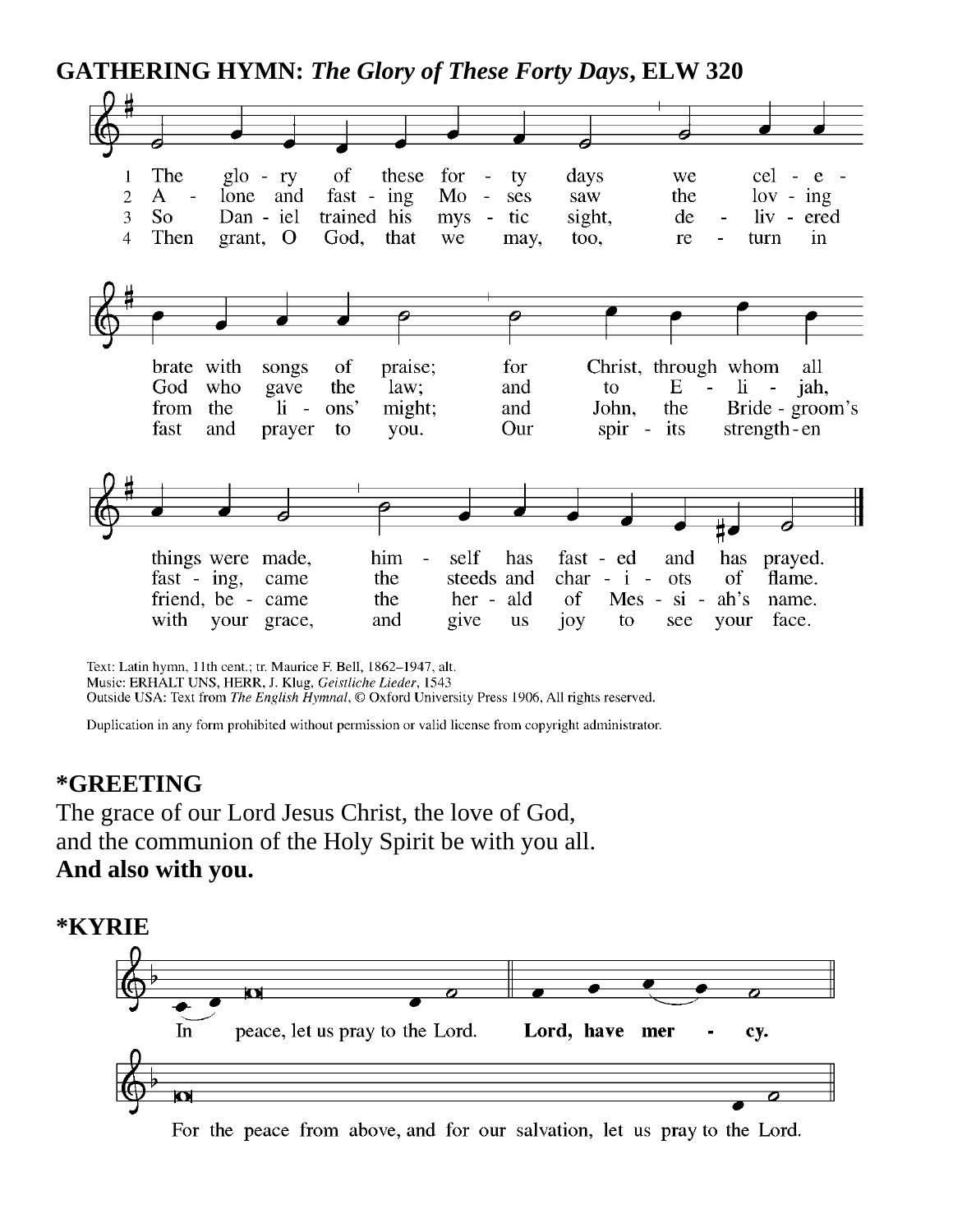

# **\*PRAYER OF THE DAY**

O Lord God, you led your people through the wilderness and brought them to the promised land. Guide us now, so that, following your Son, we may walk safely through the wilderness of this world toward the life you alone can give, through Jesus Christ, our Savior and Lord, who lives and reigns with you and the Holy Spirit, one God, now and forever. **Amen.**

# **CHILDREN'S BLESSING**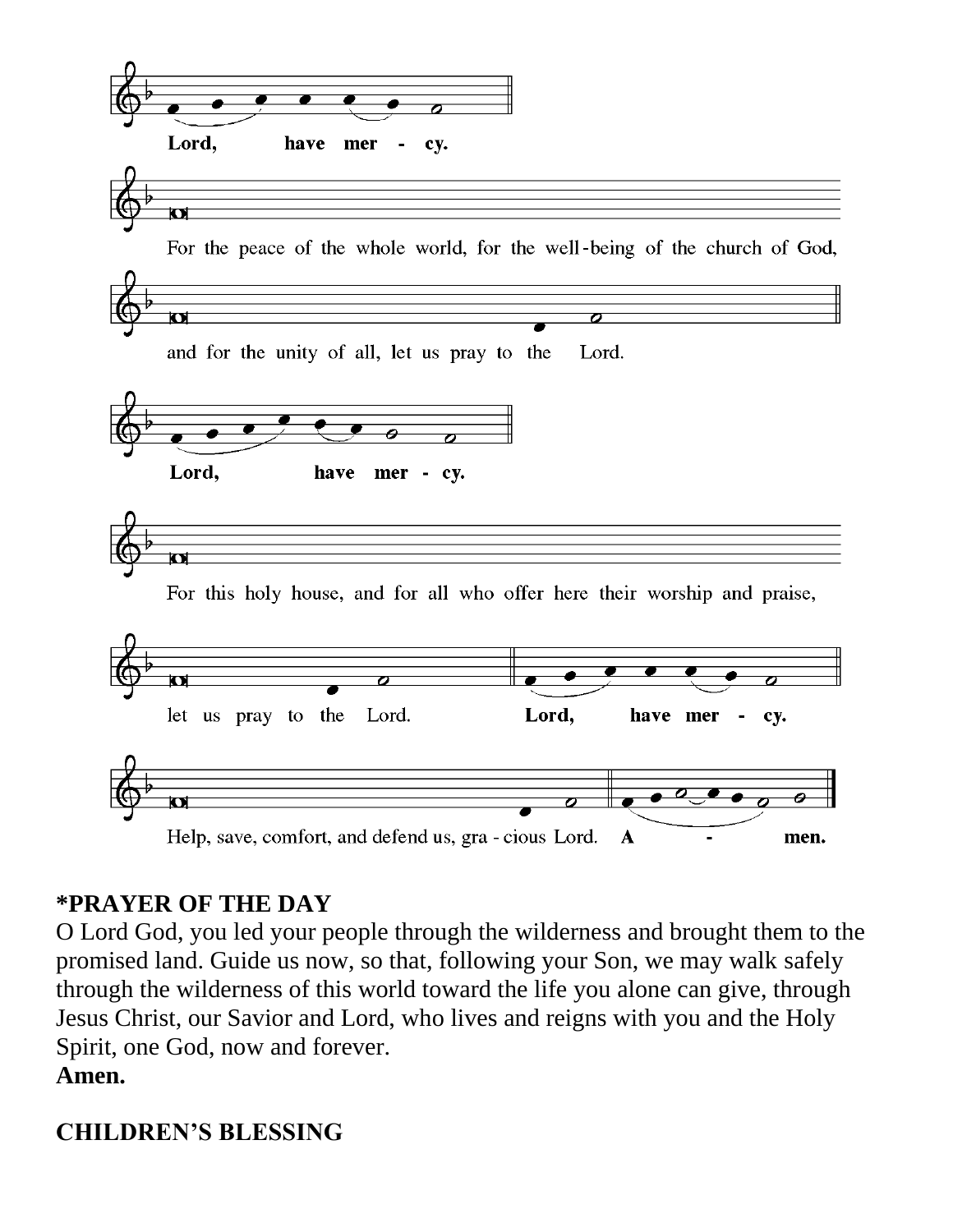# **FIRST READING: Deuteronomy 26:1-11**

#### A reading from Deuteronomy.

<sup>1</sup>When you have come into the land that the LORD your God is giving you as an inheritance to possess, and you possess it, and settle in it,  $\frac{2}{1}$  you shall take some of the first of all the fruit of the ground, which you harvest from the land that the LORD your God is giving you, and you shall put it in a basket and go to the place that the LORD your God will choose as a dwelling for his name.  $3$ You shall go to the priest who is in office at that time, and say to him, "Today I declare to the LORD your God that I have come into the land that the LORD swore to our ancestors to give us." <sup>4</sup>When the priest takes the basket from your hand and sets it down before the altar of the LORD your God, <sup>5</sup>you shall make this response before the LORD your God: "A wandering Aramean was my ancestor; he went down into Egypt and lived there as an alien, few in number, and there he became a great nation, mighty and populous. <sup>6</sup>When the Egyptians treated us harshly and afflicted us, by imposing hard labor on us,  $\frac{7}{1}$  we cried to the LORD, the God of our ancestors; the LORD heard our voice and saw our affliction, our toil, and our oppression. <sup>8</sup>The LORD brought us out of Egypt with a mighty hand and an outstretched arm, with a terrifying display of power, and with signs and wonders;  $9$  and he brought us into this place and gave us this land, a land flowing with milk and honey.  $^{10}$ So now I bring the first of the fruit of the ground that you, O LORD, have given me." You shall set it down before the LORD your God and bow down before the LORD your God.  $11$ Then you, together with the Levites and the aliens who reside among you, shall celebrate with all the bounty that the LORD your God has given to you and to your house.

Word of God, word of life. **Thanks be to God.**

# **PSALM: Psalm 91:1-2, 9-16**

You who dwell in the shelter of | the Most High, who abide in the shadow of | the Almighty **you will say to the Lord, "My refuge | and my stronghold, my God in whom I | put my trust."** Because you have made the | Lord your refuge, and the Most High your | habitation, **no evil | will befall you, nor shall affliction come | near your dwelling.** For God will give the angels charge | over you, to guard you in | all your ways.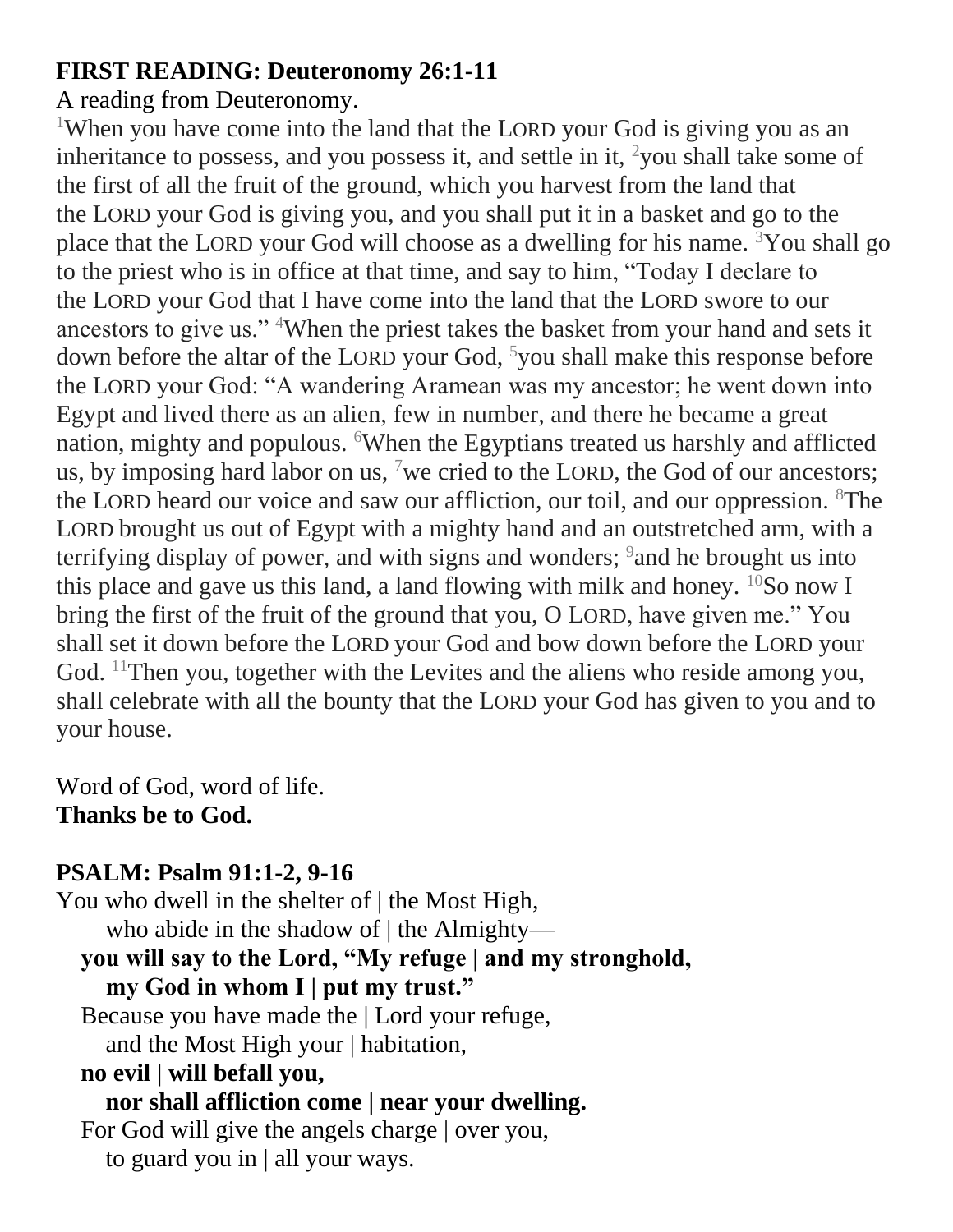**Upon their hands they will | bear you up, lest you strike your foot a- | gainst a stone.** You will tread upon the lion | cub and viper; you will trample down the lion | and the serpent. **I will deliver those who | cling to me; I will uphold them, because they | know my name.** They will call me, and I will answer them; I will be with them in trouble; I will rescue and | honor them. **With long life will I | satisfy them, and show them | my salvation.**

#### **SECOND READING: Romans 10:8b-13**

A reading from Romans.

<sup>8b"</sup>The word is near you,

on your lips and in your heart"

(that is, the word of faith that we proclaim);  $9$  because if you confess with your lips that Jesus is Lord and believe in your heart that God raised him from the dead, you will be saved. <sup>10</sup>For one believes with the heart and so is justified, and one confesses with the mouth and so is saved.  $11$ The scripture says, "No one who believes in him will be put to shame." <sup>12</sup>For there is no distinction between Jew and Greek; the same Lord is Lord of all and is generous to all who call on him. <sup>13</sup>For, "Everyone who calls on the name of the Lord shall be saved."

Word of God, word of life. **Thanks be to God.**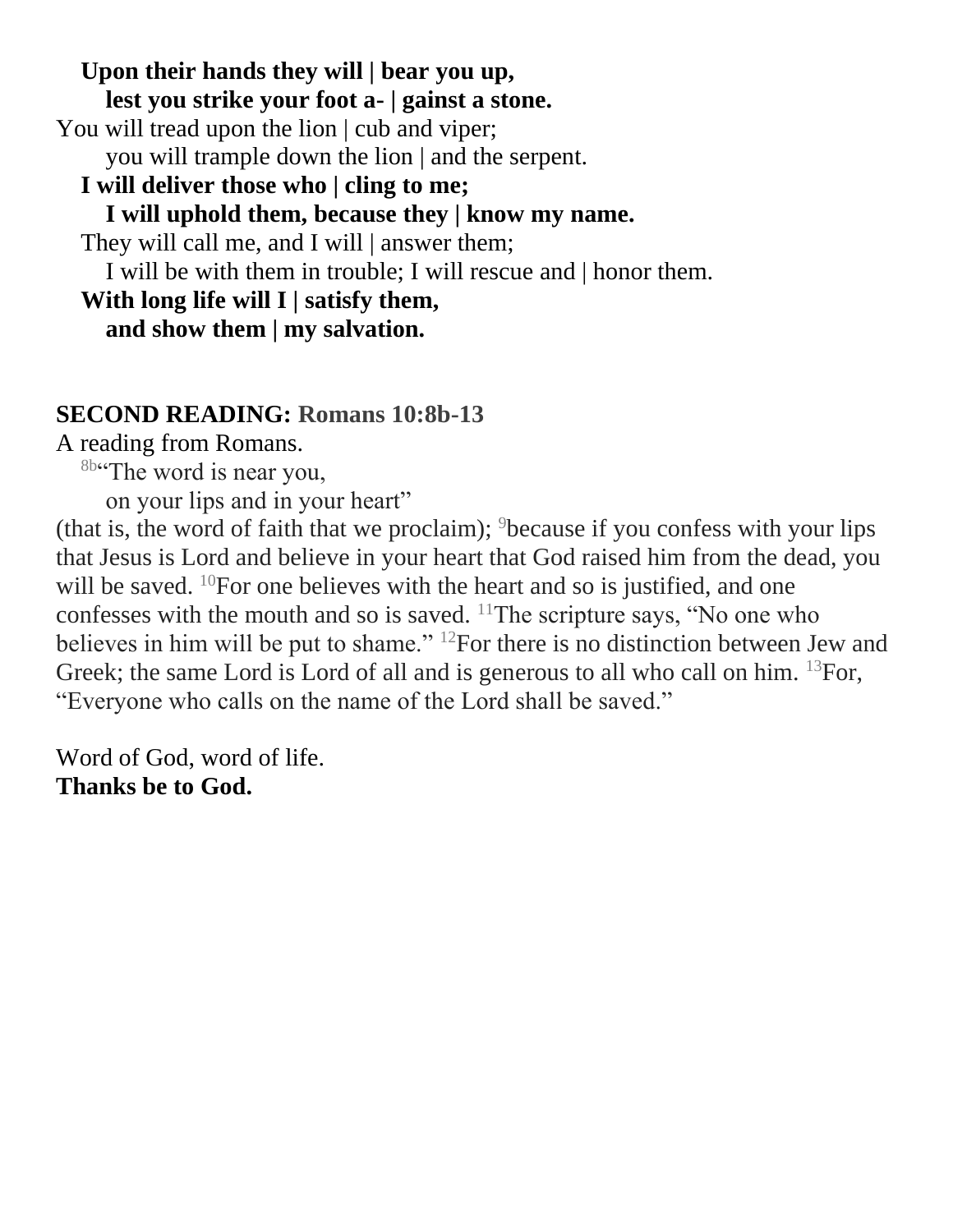**\*GOSPEL ACCLAMATION, Return to the Lord, Your God**



#### **\*GOSPEL: Luke 4:1-13**

The holy gospel according to Luke.

### **Glory to you, O Lord.**

1 Jesus, full of the Holy Spirit, returned from the Jordan and was led by the Spirit in the wilderness, <sup>2</sup>where for forty days he was tempted by the devil. He ate nothing at all during those days, and when they were over, he was famished.  $3$ The devil said to him, "If you are the Son of God, command this stone to become a loaf of bread." <sup>4</sup> Jesus answered him, "It is written, 'One does not live by bread alone.'"

 $5$ Then the devil led him up and showed him in an instant all the kingdoms of the world. <sup>6</sup>And the devil said to him, "To you I will give their glory and all this authority; for it has been given over to me, and I give it to anyone I please.  $\frac{7}{1}$ If you, then, will worship me, it will all be yours." <sup>8</sup> Jesus answered him, "It is written,

'Worship the Lord your God,

and serve only him.'"

<sup>9</sup>Then the devil took him to Jerusalem, and placed him on the pinnacle of the temple, saying to him, "If you are the Son of God, throw yourself down from here,  $^{10}$ for it is written,

'He will command his angels concerning you,

to protect you,'

 $11$ and

'On their hands they will bear you up,

so that you will not dash your foot against a stone.'"

<sup>12</sup> Jesus answered him, "It is said, 'Do not put the Lord your God to the test.'" <sup>13</sup>When the devil had finished every test, he departed from him until an opportune time.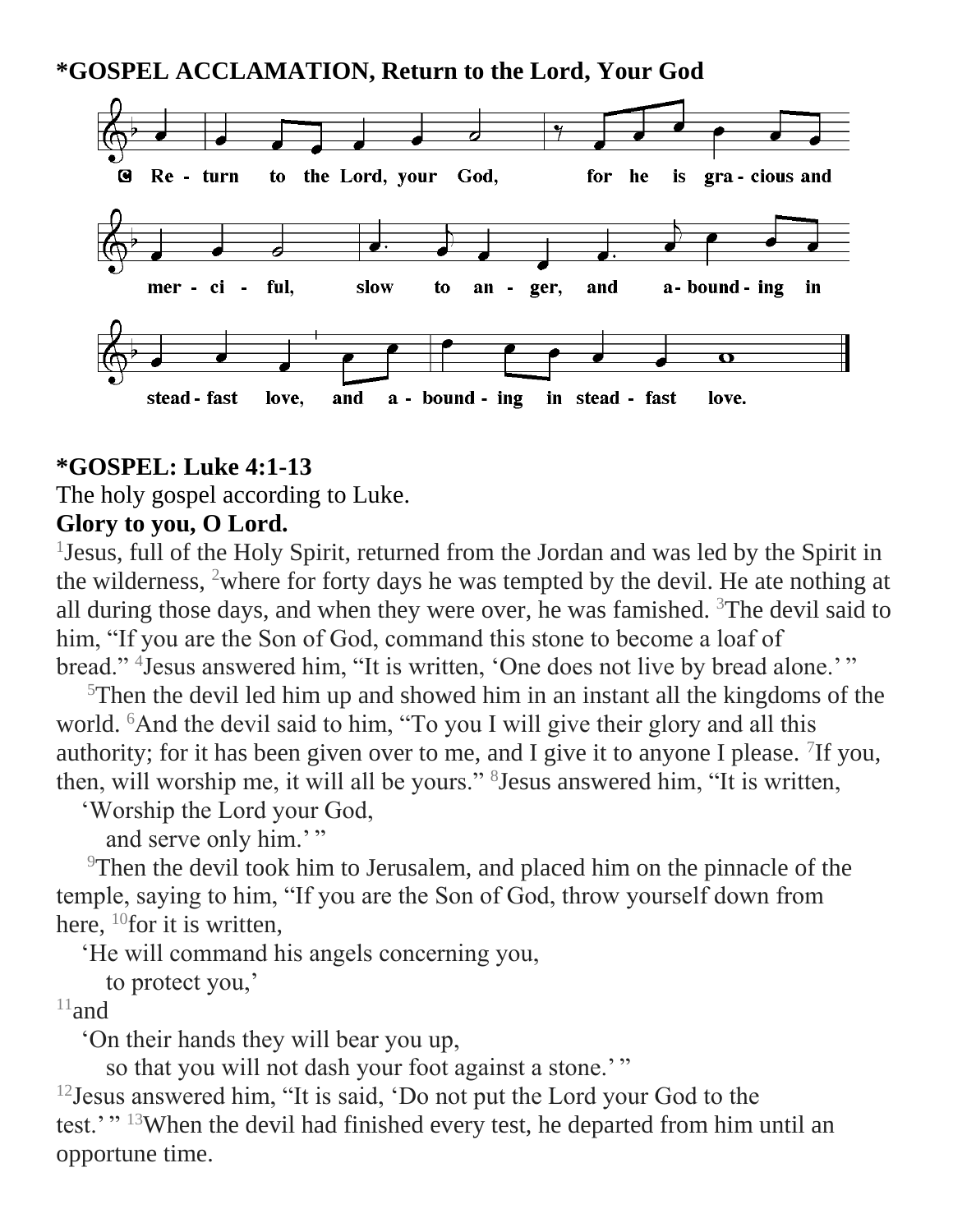#### The gospel of the Lord. **Thanks be to God.**

#### **SERMON**



Text: African American spiritual Music: SOJOURNER, African American spiritual

**\*NICENE CREED We believe in one God, the Father, the Almighty, maker of heaven and earth, of all that is, seen and unseen. We believe in one Lord, Jesus Christ, the only Son of God,**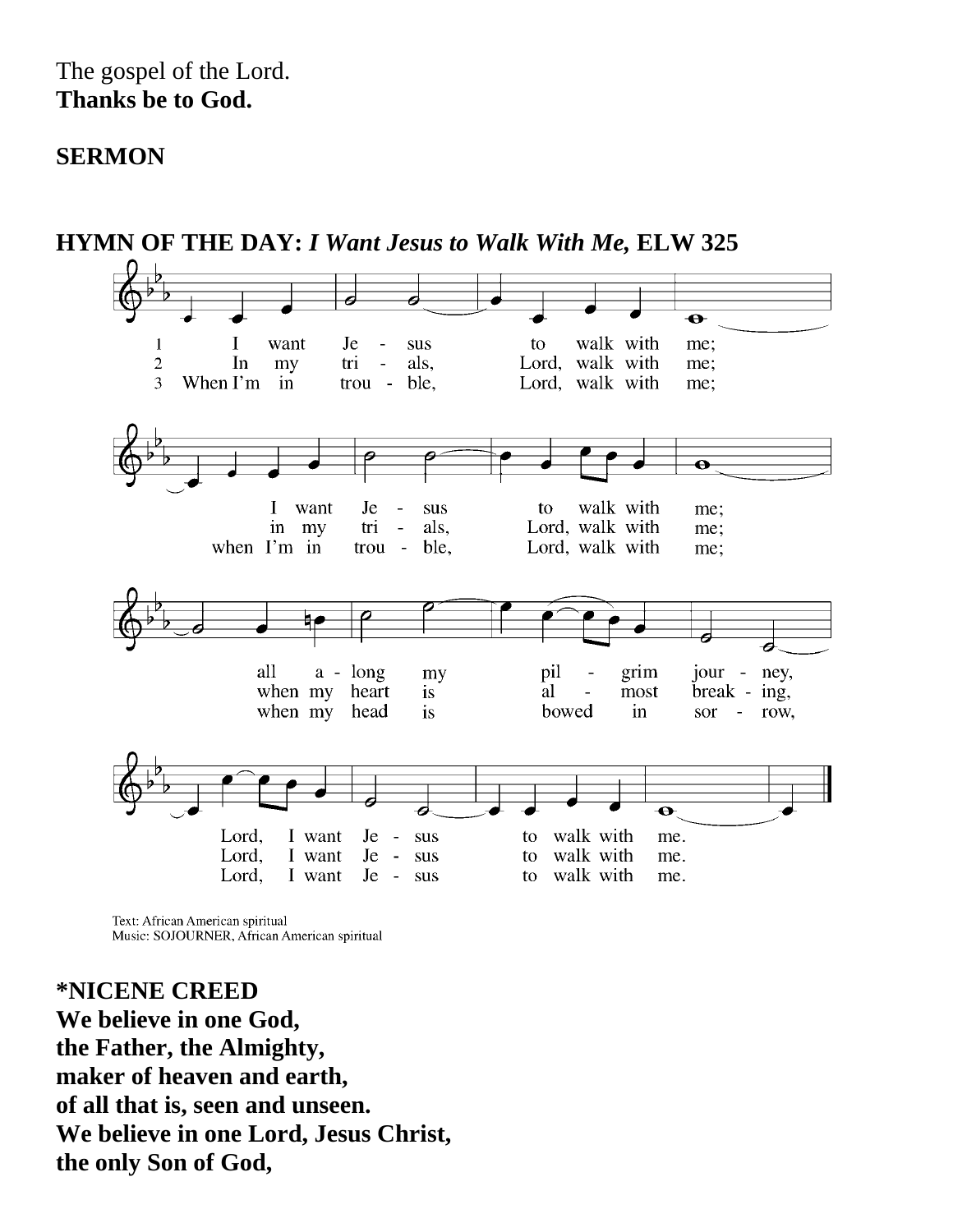**eternally begotten of the Father, God from God, Light from Light, true God from true God, begotten, not made, of one Being with the Father. Through him all things were made. For us and for our salvation he came down from heaven; by the power of the Holy Spirit he became incarnate from the virgin Mary, and was made man. For our sake he was crucified under Pontius Pilate; he suffered death and was buried. On the third day he rose again in accordance with the Scriptures; he ascended into heaven and is seated at the right hand of the Father. He will come again in glory to judge the living and the dead, and his kingdom will have no end. We believe in the Holy Spirit, the Lord, the giver of life, who proceeds from the Father and the Son. With the Father and the Son he is worshiped and glorified. He has spoken through the prophets. We believe in one holy catholic and apostolic Church. We acknowledge one Baptism for the forgiveness of sins. We look for the resurrection of the dead, and the life of the world to come. Amen**

# **\*PRAYERS OF INTERCESSION**

Drawn close to the heart of God, we offer these prayers for the church, the world, and all who are in need.

#### *A brief silence.*

We pray for the church. Sharpen its proclamation of the word so that your people learn to reject voices of deception and distraction. Strengthen all who are tempted to believe lies about themselves or others. Merciful God, **receive our prayer.**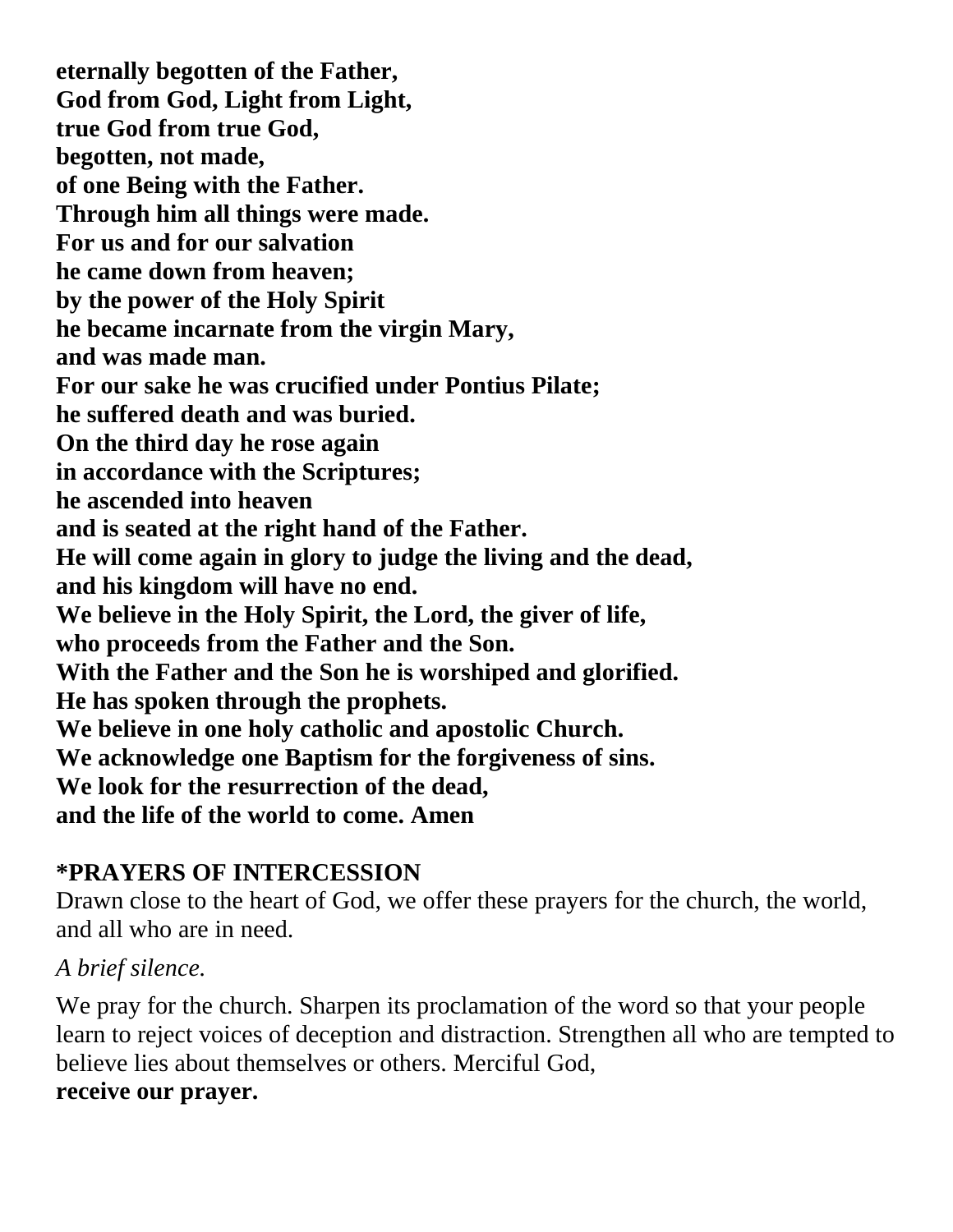We pray for the earth and all its creatures. Protect wilderness places and all plant and animal species that call them home. Sustain farmers and all laborers who work the land and harvest the fruits of its abundance. Merciful God, **receive our prayer.**

We pray for the nations of the world. Awaken elected leaders and government officials to the needs of Ukraine and those who are oppressed, and grant them compassion to deal mercifully with immigrants and refugees who reside among us. Merciful God,

### **receive our prayer.**

We pray for those in need. Rescue those experiencing mental illness or contending with addiction. Ease the anxiety of those who live with dementia. Command your angels concerning all who are sick, especially those we remember now in heart and with voice… Merciful God,

#### **receive our prayer.**

We pray for this assembly. Bless those who bake bread and prepare the table for our communion celebration. Accompany those who share the bounty of this meal with those who are homebound or hospitalized. Merciful God, **receive our prayer.**

We give thanks for those who have died. Gather them with all the saints into your heavenly dwelling place. Encourage us with the promise that all who call upon your name are saved. Merciful God,

#### **receive our prayer.**

Accept the prayers we bring, O God, on behalf of a world in need, for the sake of Jesus Christ.

# **Amen.**

# **THE PEACE**

The peace of the Lord be with you always. **And also with you.**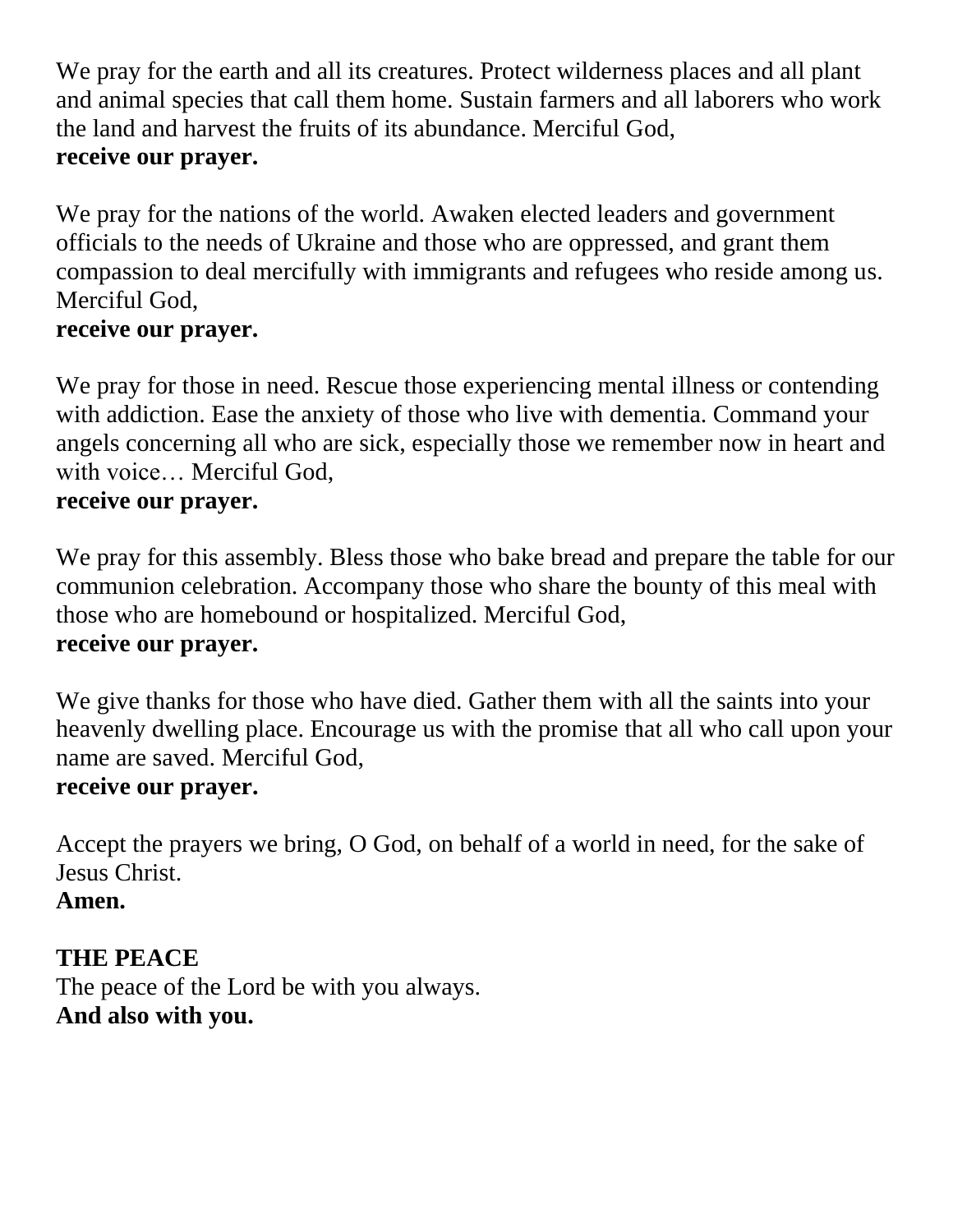# **OFFERTORY**



Text: John W. Arthur, 1922-1980 Music: Ronald A. Nelson, b. 1927<br>Text and music © 1978 Lutheran Book of Worship, admin. Augsburg Fortress.

Duplication in any form prohibited without permission or valid license from copyright administrator.

# **OFFERING PRAYER**

Extravagant God,

you have blessed us with the fullness of creation.

Now we gather at your feast

where you offer us the food that satisfies.

Take and use what we offer here, come among us,

and feed us with the body and blood of Christ,

in whose name we pray.

**Amen.**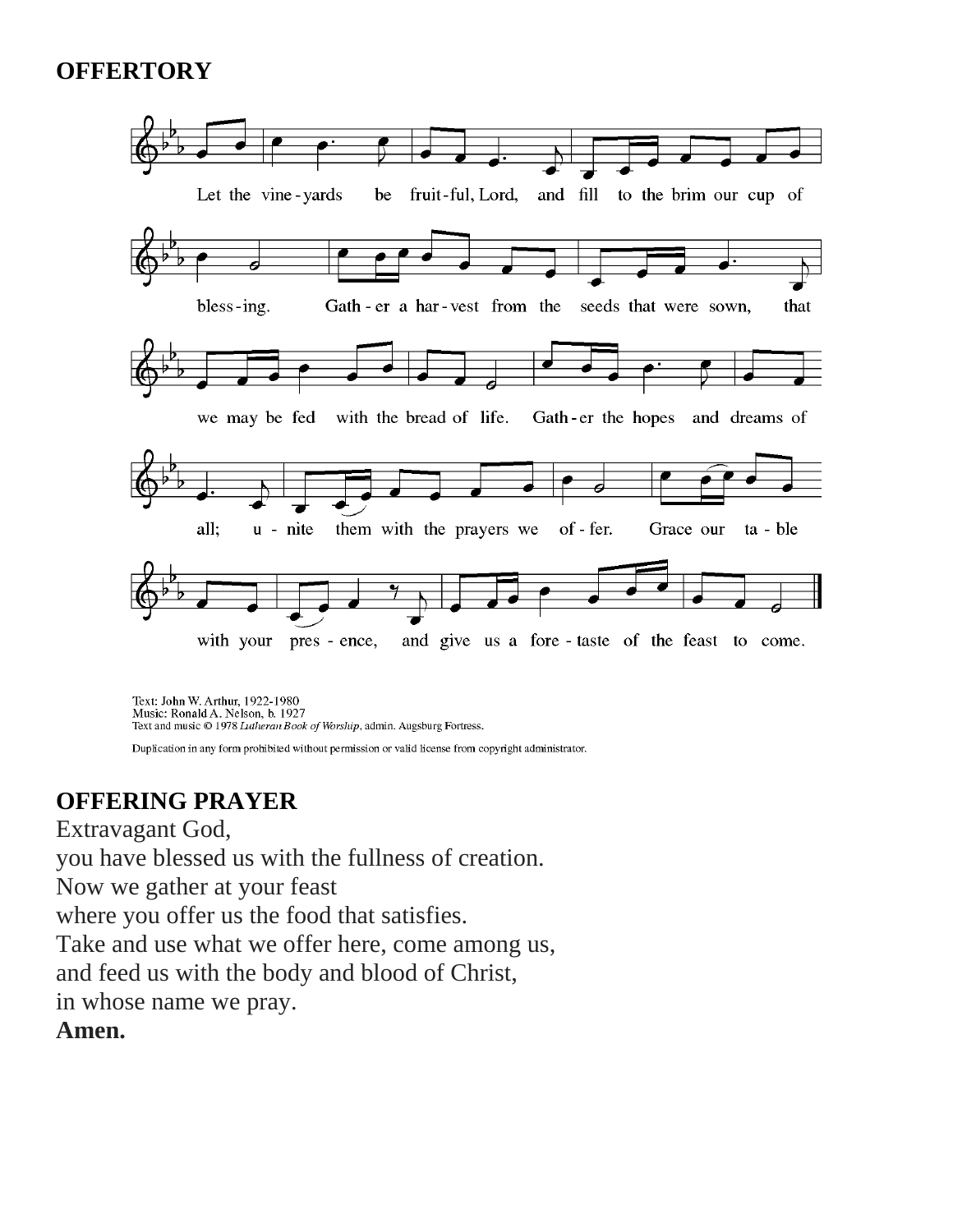

#### **PREFACE**

It is indeed right, our duty and joy…and join their unending hymn:



# **THANKSGIVING AT THE TABLE**

**THE LORD'S PRAYER Our Father, who art in heaven, hallowed be thy name,**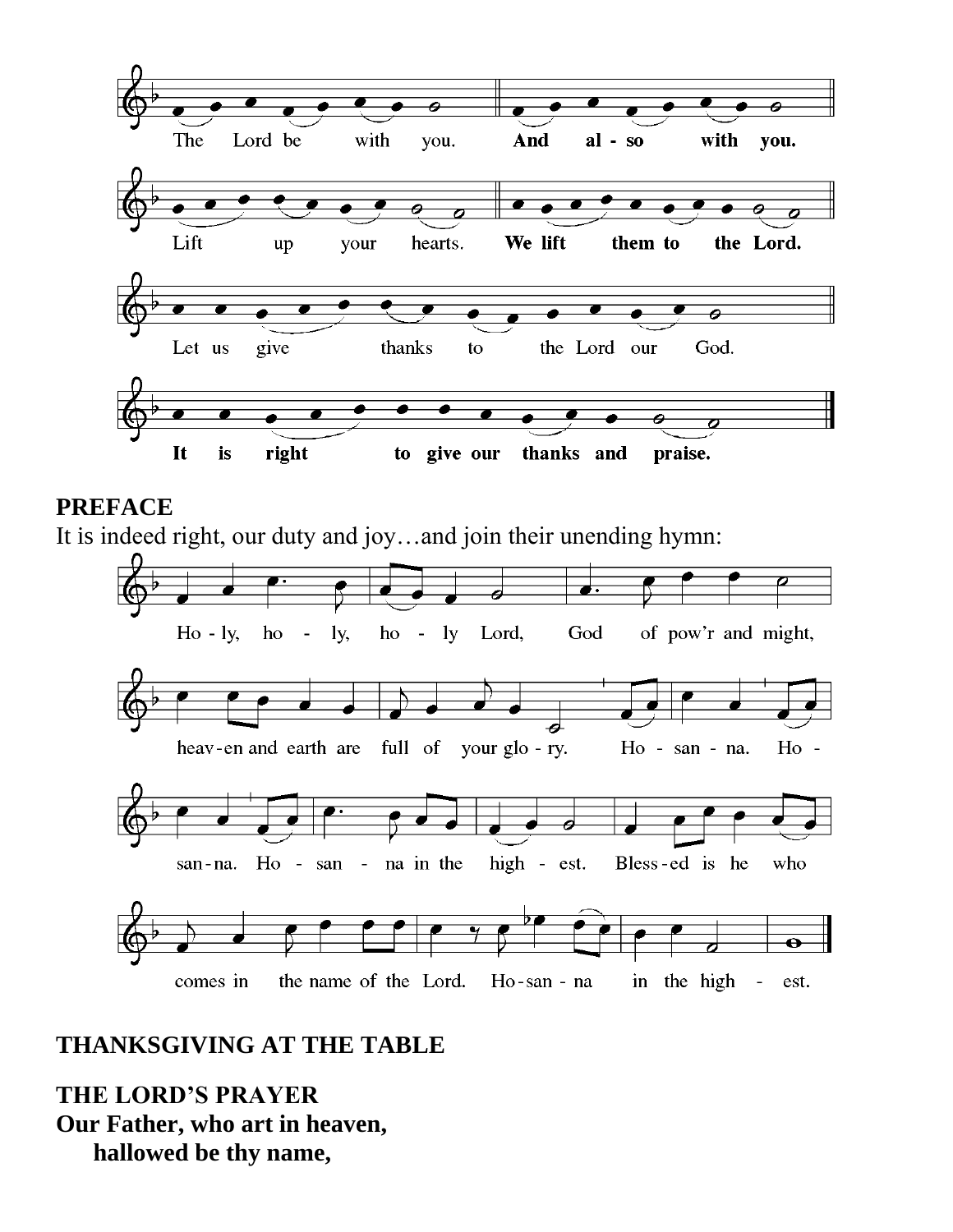**thy kingdom come, thy will be done, on earth as it is in heaven. Give us this day our daily bread; and forgive us our trespasses, as we forgive those who trespass against us; and lead us not into temptation, but deliver us from evil. For thine is the kingdom, and the power, and the glory, forever and ever. Amen.**

#### **INVITATION TO COMMUNION**

Here is food and drink for the journey. Take and be filled.

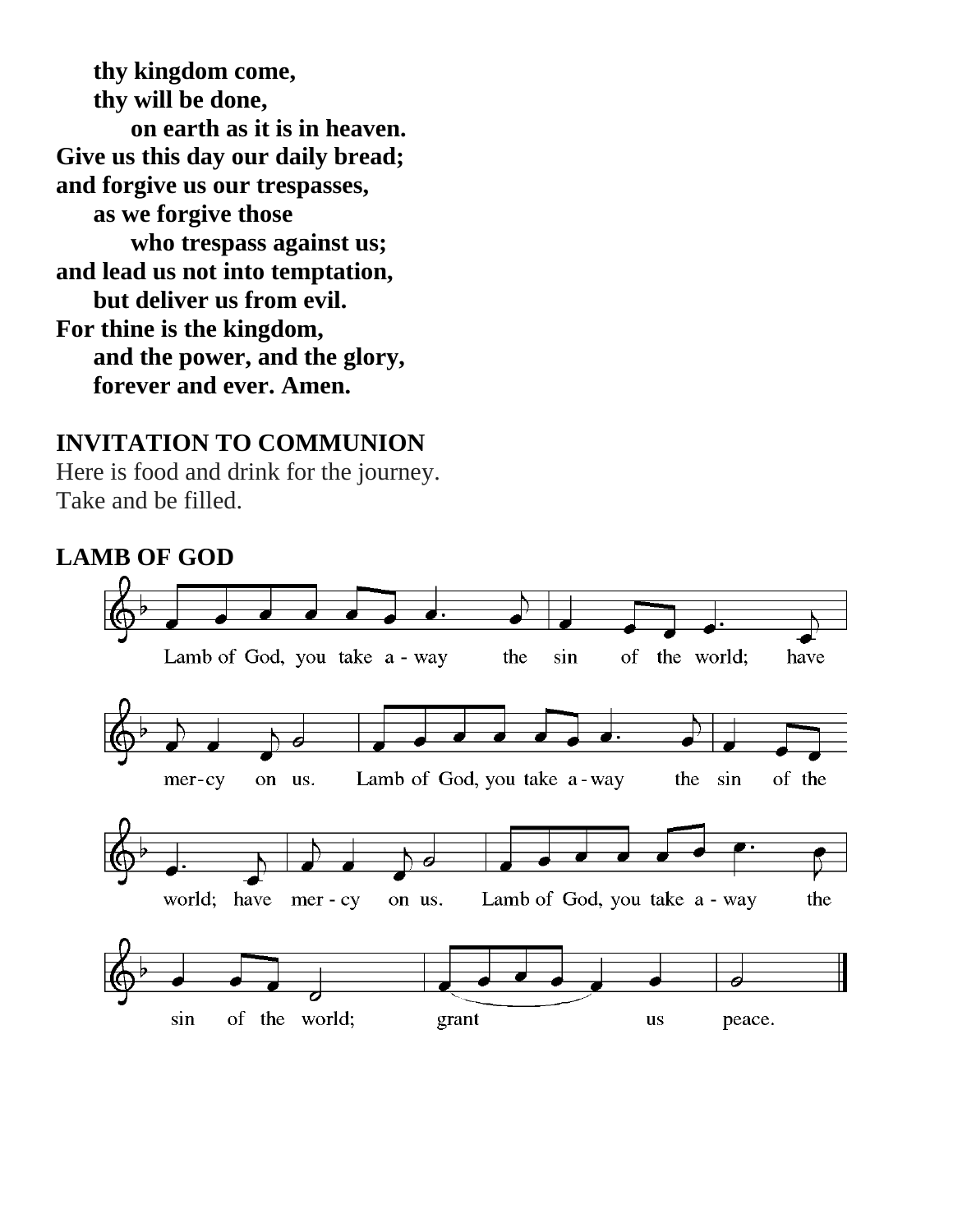**COMMUNION HYMN:** *Lord Jesus, Think on Me,* **ELW 599, v1-2**



Text: Synesius of Cyrene, 375-430; tr. Allen W. Chatfield, 1808-1896, alt. Music: SOUTHWELL, W. Daman, The Psalmes of Dauid, 1579, alt.

# **\*POST COMMUNION PRAYER**

Blessed Jesus, in this rich meal of grace, you have fed us with your body, the bread of life. Now send us forth to bear your life-giving hope to a world in need.

**Amen.**

#### **\*BLESSING**

You are children of God, anointed with the oil of gladness and strengthened for the journey. Almighty God, motherly, majestic, and mighty,  $\pm$  bless you this day and always. **Amen.**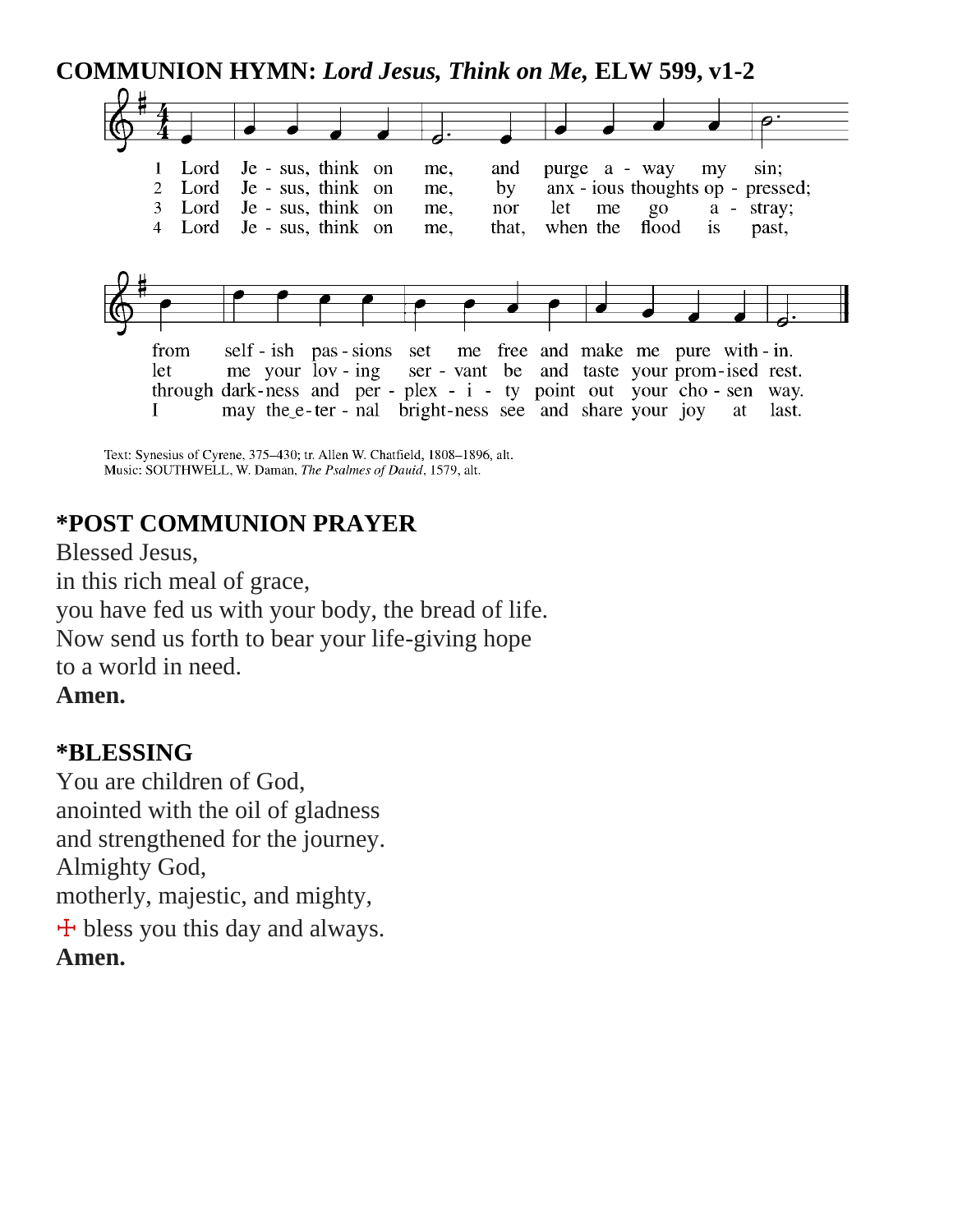

#### **\*DISMISSAL**

Go in peace. Jesus meets you on the way. **Thanks be to God.**